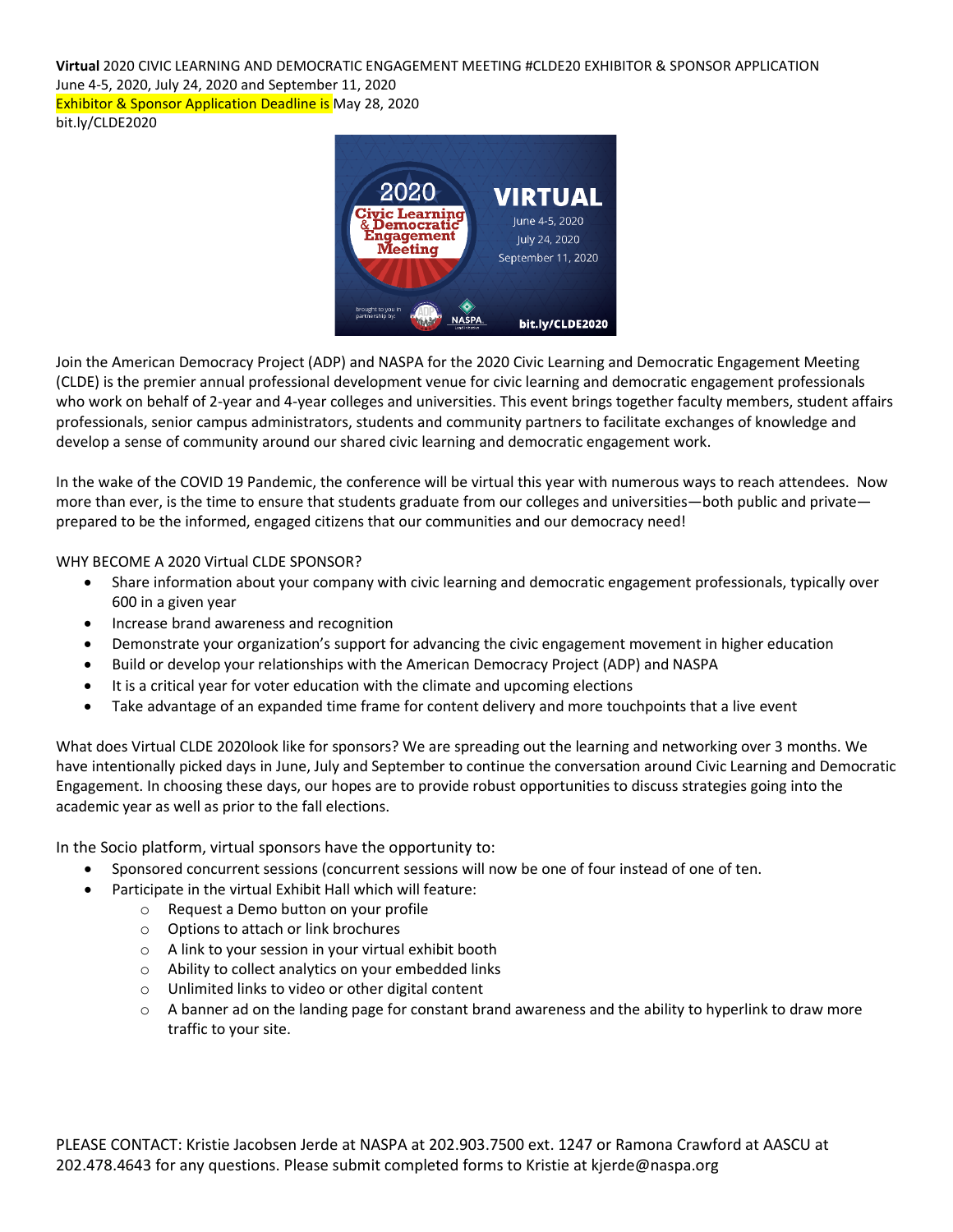**Virtual** 2020 CIVIC LEARNING AND DEMOCRATIC ENGAGEMENT MEETING #CLDE20 EXHIBITOR & SPONSOR APPLICATION June 4-5, 2020, July 24, 2020 and September 11, 2020 Exhibitor & Sponsor Application Deadline is May 28, 2020 bit.ly/CLDE2020

| Gold                                                                                                                                                                                                                                                                                                                                                                                                                                                                                                                                                                                                                                   | <b>Silver</b>                                                                                                                                                                                                                                                                                                                                                                                                                                                                                                                                                                                                                                                                                                                | <b>Bronze</b>                                                                                                                                                                                                                                                                                                                                                                                                                                                                                                                                                                                          |  |
|----------------------------------------------------------------------------------------------------------------------------------------------------------------------------------------------------------------------------------------------------------------------------------------------------------------------------------------------------------------------------------------------------------------------------------------------------------------------------------------------------------------------------------------------------------------------------------------------------------------------------------------|------------------------------------------------------------------------------------------------------------------------------------------------------------------------------------------------------------------------------------------------------------------------------------------------------------------------------------------------------------------------------------------------------------------------------------------------------------------------------------------------------------------------------------------------------------------------------------------------------------------------------------------------------------------------------------------------------------------------------|--------------------------------------------------------------------------------------------------------------------------------------------------------------------------------------------------------------------------------------------------------------------------------------------------------------------------------------------------------------------------------------------------------------------------------------------------------------------------------------------------------------------------------------------------------------------------------------------------------|--|
| \$7,500 min                                                                                                                                                                                                                                                                                                                                                                                                                                                                                                                                                                                                                            | \$3,000 min                                                                                                                                                                                                                                                                                                                                                                                                                                                                                                                                                                                                                                                                                                                  | Profit \$1,750<br>Non-profit \$1,250                                                                                                                                                                                                                                                                                                                                                                                                                                                                                                                                                                   |  |
| SELECT ONE OF THE<br><b>OPPORTUNITIES LISTED BELOW:</b><br><b>Plenary Session Sponsorship</b><br>60 second video to be<br>aired prior to a major<br>event<br>Live display of logo prior<br>to event<br>ALL GOLD SPONSORS ALSO<br><b>RECEIVE:</b><br>Recognition as a Gold<br>$\bullet$<br>sponsor on conference<br>website and the<br>conference mobile<br>application<br>Banner ad with link to<br>your preferred web<br>address<br>Complimentary<br>registration for up to<br>three (3) attendees;<br>reduced sponsor<br>registration available for<br>additional attendees<br>Customized logo in the<br>app<br>Plus bronze benefits | SELECT ONE OF THE<br><b>OPPORTUNITIES LISTED BELOW:</b><br><b>Concurrent Session-\$5,000</b><br>Opportunity to conduct<br>one of four concurrent<br>conference sessions<br>(limited to 4)<br>Mobile App-\$3,500<br>One opportunity available.<br>Benefits include:<br>Splash page ad on mobile app<br>which links to sponsor website or<br>landing.<br>ALL SILVER SPONSORS ALSO<br><b>RECEIVE:</b><br>Recognition as a Silver<br>$\bullet$<br>sponsor on conference<br>website and the conference<br>mobile application<br>Banner ad with link to<br>your preferred web<br>address<br>Complimentary<br>registration for up to two<br>(2) attendees; reduced<br>sponsor registration<br>available for additional<br>attendees | Recognition as a Bronze<br>$\bullet$<br>sponsor on conference<br>website and<br>mobile application<br>Complimentary registration<br>$\bullet$<br>for one (1) attendee; reduced<br>sponsor registration available<br>for additional attendees<br><b>Customized Wall Post</b><br>$\bullet$<br>A customizable space in the<br>$\bullet$<br>virtual Exhibit Hall for the<br>length of the conference.<br>This includes:<br>$\bullet$<br>-Logo placement<br>-Request a Demo button<br>-Links to all social media<br>outlets<br>-Option to attach brochures<br>-Option to attach links to<br>external videos |  |